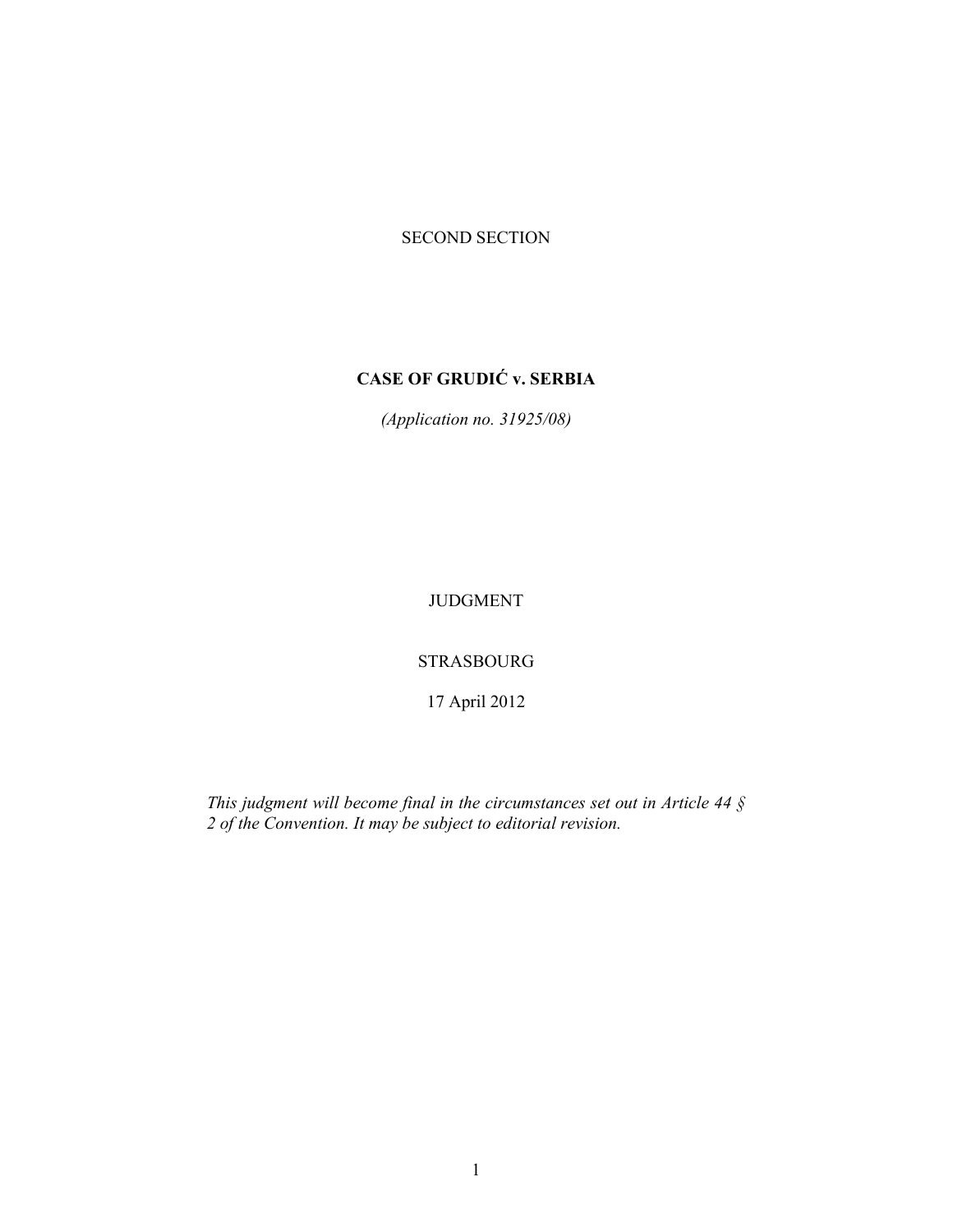### **In the case of Grudić v. Serbia,**

The European Court of Human Rights (Second Section), sitting as a Chamber composed of:

 Françoise Tulkens, *President,*  Dragoljub Popović, Isabelle Berro-Lefèvre, András Sajó, Guido Raimondi, Paulo Pinto de Albuquerque, Helen Keller, *judges,*

and Stanley Naismith, *Section Registrar,*

Having deliberated in private on 27 March 2012,

Delivers the following judgment, which was adopted on that date:

### **PROCEDURE**

1. The case originated in an application (no. 31925/08) against Serbia lodged with the Court under Article 34 of the Convention for the Protection of Human Rights and Fundamental Freedoms ("the Convention") by two Serbian nationals of Bosniak origin, Ms Ljutvija Grudić, formerly Klapija, ("the first applicant") and Mr Mahmut Grudić ("the second applicant"), on 24 June 2008.

2. The applicants, who had been granted legal aid, were represented by Ms R. Garibović, a lawyer practising in Novi Pazar. The Serbian Government ("the Government") were represented by their Agent, Mr S. Carić.

3. The President of the Second Section gave priority to the application in accordance with Rule 41 of the Rules of Court.

4. The applicants alleged that they had not been paid their disability pensions for more than a decade, and, further, that they had been discriminated against on the basis of their ethnic minority status.

5. On 3 March 2010 the President of the Second Section decided to give notice of the application to the Government. It was also decided to rule on the admissibility and merits of the application at the same time (former Article 29 § 3).

### THE FACTS

 $\overline{a}$ 

#### I. THE CIRCUMSTANCES OF THE CASE

6. The applicants were born in 1952 and 1948, respectively, and are married to each other.

7. In 1995 and 1999, respectively, the applicants were granted disability pensions by the Serbian Pensions and Disability Insurance Fund (*Republički fond za penzijsko i invalidsko osiguranje zaposlenih*; hereinafter "the SPDIF") – Branch Office in  $Kosovo<sup>1</sup>$ .

<sup>&</sup>lt;sup>1</sup> All reference to Kosovo, whether to the territory, institutions or population, in this text shall be understood in full compliance with United Nations Security Council Resolution 1244 and without prejudice to the status of Kosovo.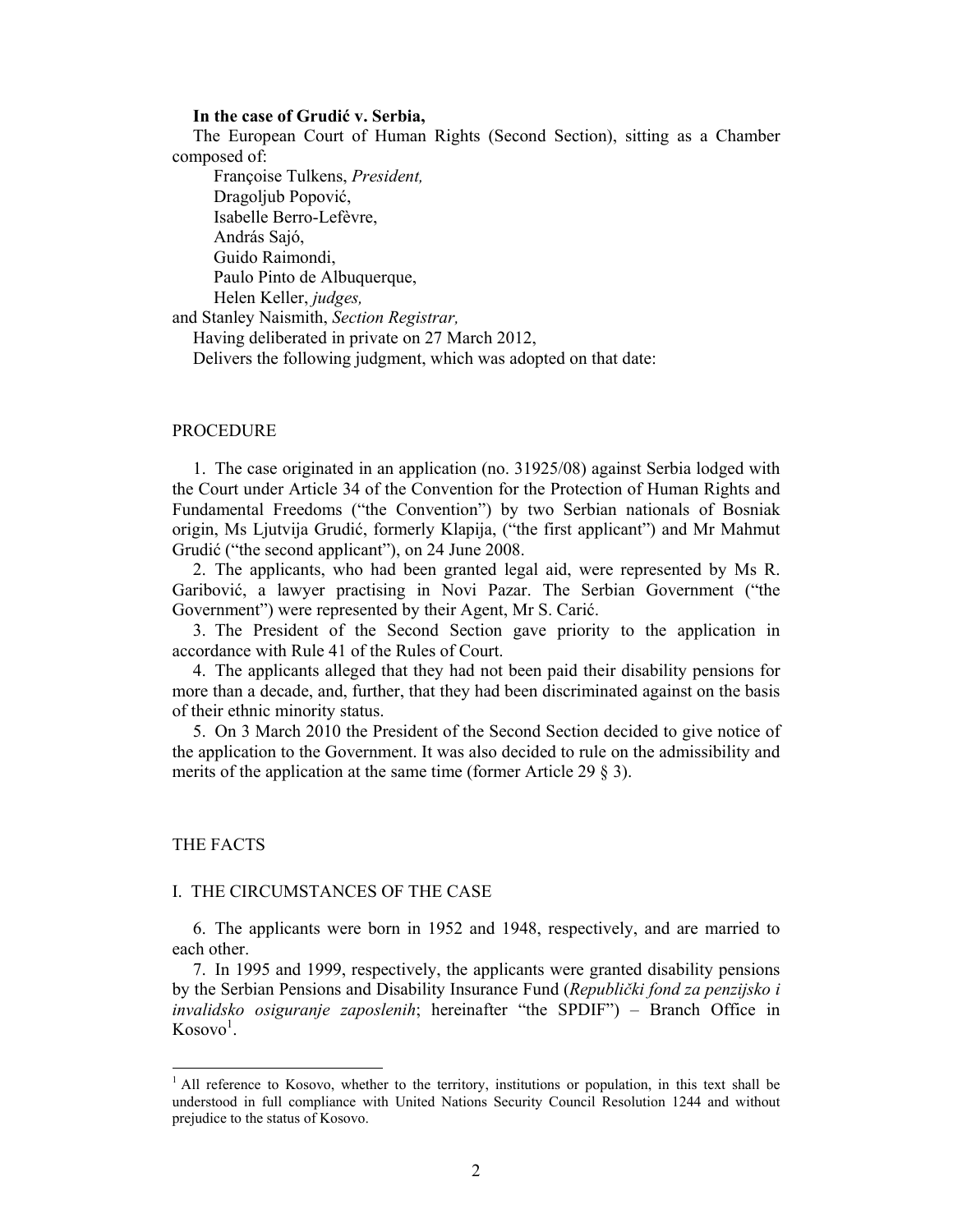8. Having lived in Kosovska Mitrovica for many years, in 2005 they moved to Novi Pazar, Serbia proper (i.e. the territory of Serbia excluding Kosovo), as documented in their personal identity cards issued by the respondent State's Ministry of Internal Affairs (*Ministarstvo unutrašnjih poslova*).

### **A. The pension-related proceedings**

9. The first and second applicants regularly received their pensions until 9 June 1999 and 15 January 2000, respectively, when the monthly payments stopped without any explanation having been provided by the SPDIF.

10. On 22 May 2003 the applicants sought that the payment of their pensions be resumed.

11. On 1 March 2005 and 17 May 2004, the SPDIF adopted formal decisions to suspend payment of the applicants' pensions as of 9 June 1999 and 15 January 2000, retroactively. In so doing, it noted that Kosovo was now under international administration which was why the pensions could no longer be paid.

12. By two separate judgments of 11 July 2006 the District Court (*Okružni sud*) in Novi Pazar annulled (*poništio*) the impugned decisions, noting, *inter alia*, that they did not refer to the relevant domestic law or provide a satisfactory explanation as to why the payment of the applicants' pensions should be suspended. In respect of the latter, the District Court effectively re-stated parts of the Supreme Court's Opinion of 15 November 2005, but did not formally cite it (see paragraph 31 below).

13. The SPDIF thereafter filed two separate appeals on points of law (*dva zasebna zahteva za vanredno preispitivanje presude*) in respect of the District Court's rulings of 11 July 2006. In its appeal as regards the second applicant the SPDIF, *inter alia*, stated that, since the respondent State has been unable to collect any pension insurance contributions in Kosovo as of 1999, persons who had already been granted SPDIF pensions in this territory could not continue receiving them. In support of this position the SPDIF cited the Opinion of the Ministry for Social Affairs (*Ministarstvo za socijalna pitanja*) of 7 March 2003 (see paragraph 29 below) and noted that it considered this opinion binding.

14. On 13 September 2007 and 26 February 2008 the Supreme Court (*Vrhovni sud Srbije*) rejected the said appeals on points of law. Whilst the appeal as regards the second applicant was rejected as incomplete, the same remedy concerning the first applicant was rejected on its merits. In the latter case, the Supreme Court confirmed the impugned decision of the District Court.

15. By means of two separate decisions of 3 April 2008 the SPDIF suspended the proceedings instituted on the basis of the applicants' requests for the resumption of payment of their pensions until such time, as stated in the operative provisions, when the entire issue shall be resolved between the Serbian authorities and the international administration in Kosovo. The SPIDF decisions had an appearance of printed templates where merely the applicants' names, their place of residence and case identification data were entered by hand.

16. The applicants maintain that they filed administrative appeals against these decisions. The Government contests this claim. The applicants have provided the Court with copies of postal certificates indicating that correspondence of some sort had been sent to the SPDIF, as well as the Ministry for Labour, Employment and Social Policy (*Ministarstvo rada, zapošljavanja i socijalne politike*), but have not supplied the Court with copies of the appeals in question.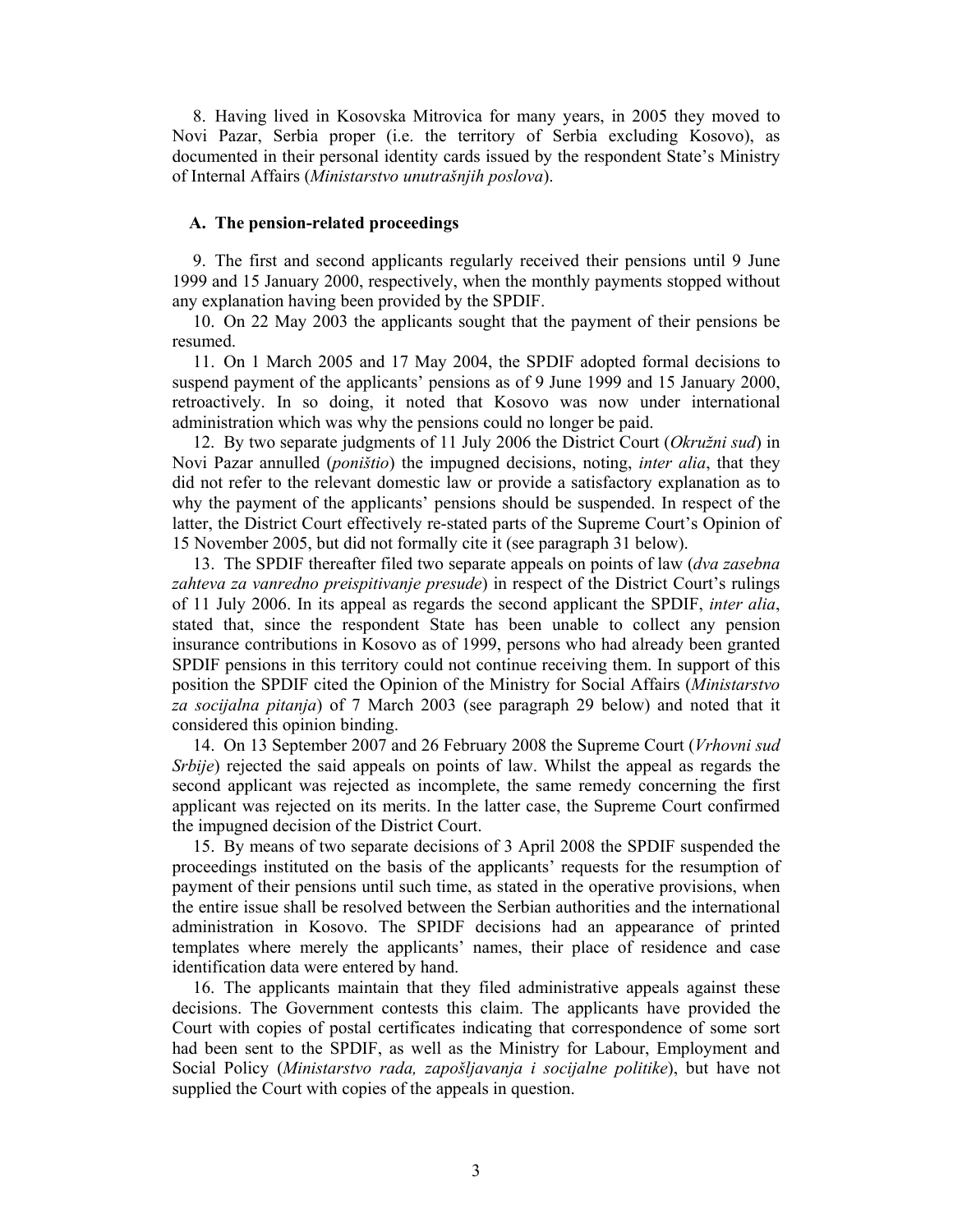17. Without formally deciding to resume the stayed proceedings, on 7 April 2008 the SPDIF requested (*zaključkom o obezbeđenju dokaza*) the applicants to provide them with the decisions granting their pensions. It would appear that the applicants complied with this request. They have also provided this Court with copies of the decisions in question.

18. There seem to have been no procedural developments thereafter.

### **B. Other relevant facts**

19. In June 1999 Kosovo was placed under international administration.

20. The applicants submitted that all ethnically Serbian pensioners from Kosovo had continued receiving their pensions normally, as have many Bosniaks, Roma, Turks and Albanians. They further contended that they also could have solved their pension problem had they been willing to "bribe those in charge".

21. On 18 June 2004 the Serbian Ministry for Work, Employment and Social Policy, in response to a prior query, informed Kosovo's Ombudsman that the pension system in Serbia was based on the concept of "ongoing financing". Specifically, pensions were secured through current pension insurance contributions. It followed that since the Serbian authorities have been unable to collect any such contributions in Kosovo as of 1999, persons who had already been granted SPDIF pensions in Kosovo also could not expect, for the time being, to continue receiving them. Further, the Ministry noted the adoption of Regulation 2001/35 on pensions in Kosovo, providing for a separate pension system for persons living in the territory (see paragraph 39 below).

22. In 2005, following the destruction of their house, the applicants moved from Kosovska Mitrovica to Novi Pazar located in Serbia proper.

23. On 2 April 2008 the SPDIF certified, *inter alia*, that the first applicant's maiden family name had been Klapija.

24. Both applicants are suffering from serious heart-related conditions, and are living under very difficult financial circumstances. They maintain, however, that they have never applied for pensions in Kosovo.

#### II. RELEVANT DOMESTIC LAW AND PRACTICE

# **A. The Pensions and Disability Insurance Act (Zakon o penzijskom i invalidskom osiguranju; published in the Official Gazette of the Republic of Serbia – OG RS – nos. 34/03, 64/04, 84/04, 85/05, 101/05, 63/06, 5/09, 107/09, 30/10 and 101/10)**

25. Article 104 provides, *inter alia*, that administrative proceedings before the SPDIF may be reopened, at the request of the insured person or *ex proprio motu*, if new relevant facts or evidence become known or if in the original proceedings such facts or evidence were not presented.

26. Article 110 provides, *inter alia*, that ones' pension and disability rights shall be terminated if it transpires that one no longer meets the original statutory requirements. However, should an entitled pensioner secure an additional pension before another pension and disability insurance fund established by one of the other States formed in the territory of the former Yugoslavia, his or her pension paid by the SPDIF, unless stipulated otherwise by an international agreement, shall be reassessed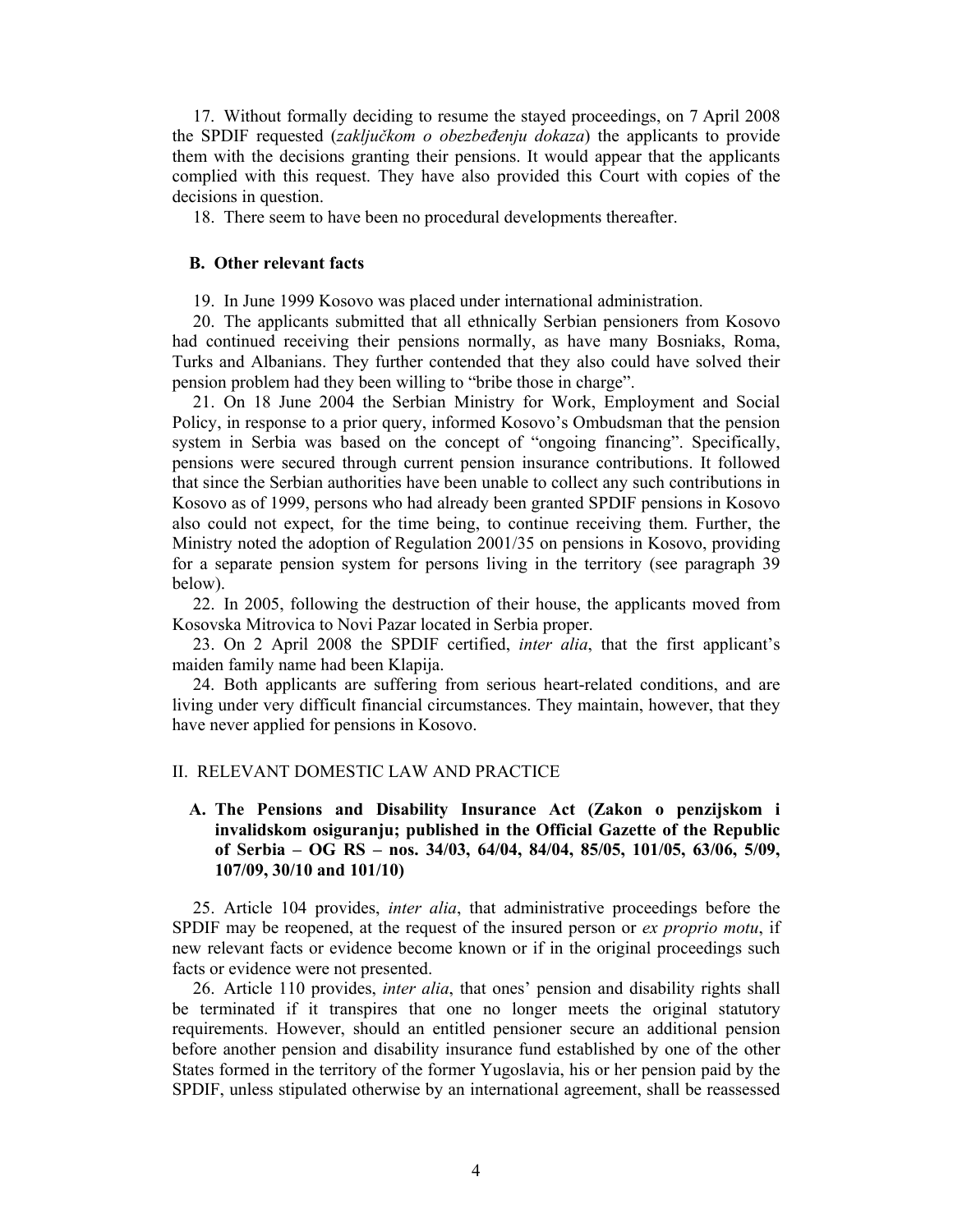(recalculated) based on the pensionable employment period (*penzijski staž*) already taken into account by the former.

27. Article 169 provides, *inter alia*, that the SPDIF's assets consist of: pension and disability insurance contributions; its own property; earmarked sums in the States' budget; subsidies and donations, return on various investments; and a certain portion of the funds obtained through the privatisation of State-owned and socially-owned capital.

**B. The Decisions of the SPDIF concerning jurisdictional issues adopted on 19 August 1999 and 22 March 2007, respectively (Odluka o privremenom načinu ostvarivanja prava iz penzijskog i invalidskog osiguranja osiguranika i lica sa područja AP Kosovo i Metohija od 19. avgusta 1999. i Odluka o privremenoj nadležnosti za ostvarivanje prava iz penzijskog i invalidskog osiguranja za osiguranike i lica sa područja AP Kosovo i Metohija od 22. marta 2007)** 

28. These decisions set out details concerning the procedural competence of various branches of the SPDIF as regards the entitlements of insured persons from Kosovo.

**C. The Opinion of the Ministry for Social Affairs (Mišljenje Ministarstva za socijalna pitanja) no. 181-01-126/2003 of 7 March 2003, and the Opinion of the Ministry for Labour, Employment and Social Policy (Mišljenje Ministarstva rada, zapošljavanja i socijalne politike) no. 182-02-20/2004-07 of 18 June 2004** 

29. These Opinions state, *inter alia*, that the pension system in Serbia is based on the concept of "ongoing financing". Specifically, pensions are secured through current pension insurance contributions. Since the Serbian authorities have been unable to collect any such contributions in Kosovo as of 1999, persons who have been granted SPDIF pensions in Kosovo also cannot expect, for the time being, to continue receiving them. Further, it is noted that Regulation 2001/35 on pensions in Kosovo, adopted by the United Nations Interim Administration Mission, provides for a separate pension system for persons living in the territory, which in itself amounts to a serious issue (see paragraph 39 below).

# **D. The Constitutional Court's case-law**

30. The Serbian Constitutional Court (*Ustavni sud Srbije*) has consistently held that Opinions and Instructions issued by various Government ministries do not amount to legislation (*ne predstavljaju propis ili opšti pravni akt*), and are instead merely meant to facilitate the implementation thereof (see, for example, IU-293/2004 of 29 June 2006 and IUo-275/2009 of 19 November 2009).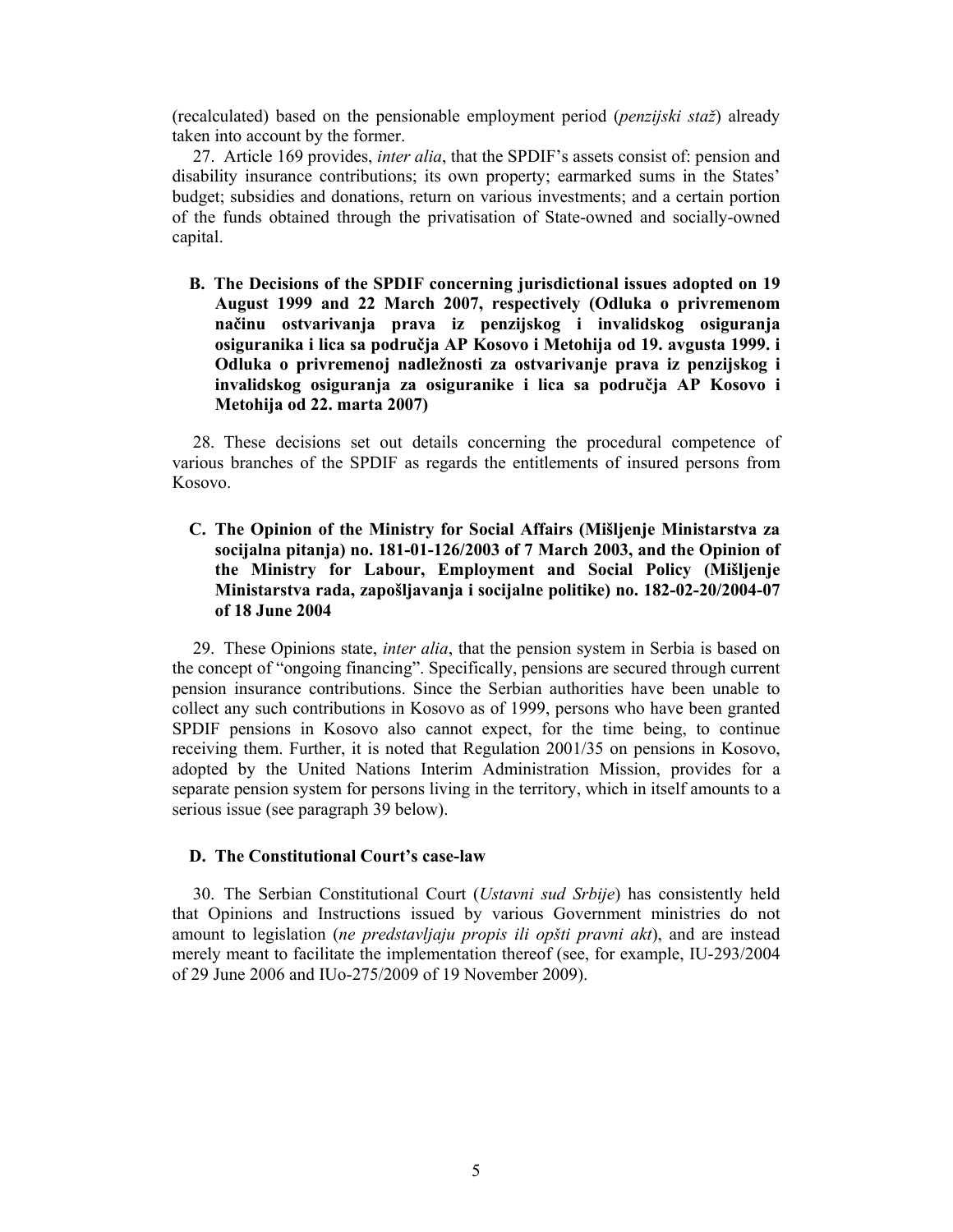# **E. The Opinion adopted by the Supreme Court's Civil Division on 15 November 2005 (Pravno shvatanje Građanskog odeljenja Vrhovnog sud Srbije, sa obrazloženjem, utvrdjeno na sednici od 15. novembra 2005. godine, Bilten sudske prakse br. 3/05)**

31. In response to the situation in Kosovo, this Opinion states, *inter alia*, that one's recognised right to a pension may only be restricted on the basis of Article 110 of the Pensions and Disability Insurance Act (see paragraph 26 above). In view of Article 169 of the said Act, one's recognised pension rights cannot either depend on whether or not current pension insurance contributions can be collected in a given territory (see paragraph 27 above).

32. The Opinion further explains that administrative proceedings (*upravni postupak*) and, if needed, judicial review proceedings (*upravni spor*) would be the appropriate avenue to challenge any restriction of one's pension rights.

33. Lastly, the Opinion notes that the civil courts shall, in this context, only be competent to adjudicate cases involving claims of malfeasance (*nezakonit i nepravilan rad*) on the part of the SPDIF.

# **F. The Administrative Disputes Act (Zakon o upravnim sporovima; published in the Official Gazette of the Federal Republic of Yugoslavia – OG FRY – no. 46/96)**

34. Articles 5 and 6 provide, *inter alia*, that judicial review proceedings may be brought against an administrative decision issued by a competent State body or public authority.

35. Article 24 provides that should a second instance administrative body fail to decide on an appeal filed more than 60 days earlier, and should it again fail to do so in another 7 days, upon receipt of the claimant's repeated request to this effect, the latter may directly institute a judicial review suit, i.e. as if his or her appeal had been rejected.

36. Article 41 § 3 provides that the competent court may not only quash the impugned administrative act but may also rule on the merits of the plaintiff's claim, should the facts of the case and the very nature of the dispute in question allow for this particular course of action.

# **G. The Statutory Interest Act (Zakon o visini stope zatezne kamate; published in OG FRY no. 9/01 and OG RS no. 31/11)**

37. Article 1 provides that statutory interest shall be paid as of the date of maturity of a recognised monetary claim in Serbian dinars until the date of its settlement.

38. Article 2 states that such interest shall be calculated on the basis of the official consumer price index plus another 0.5% monthly.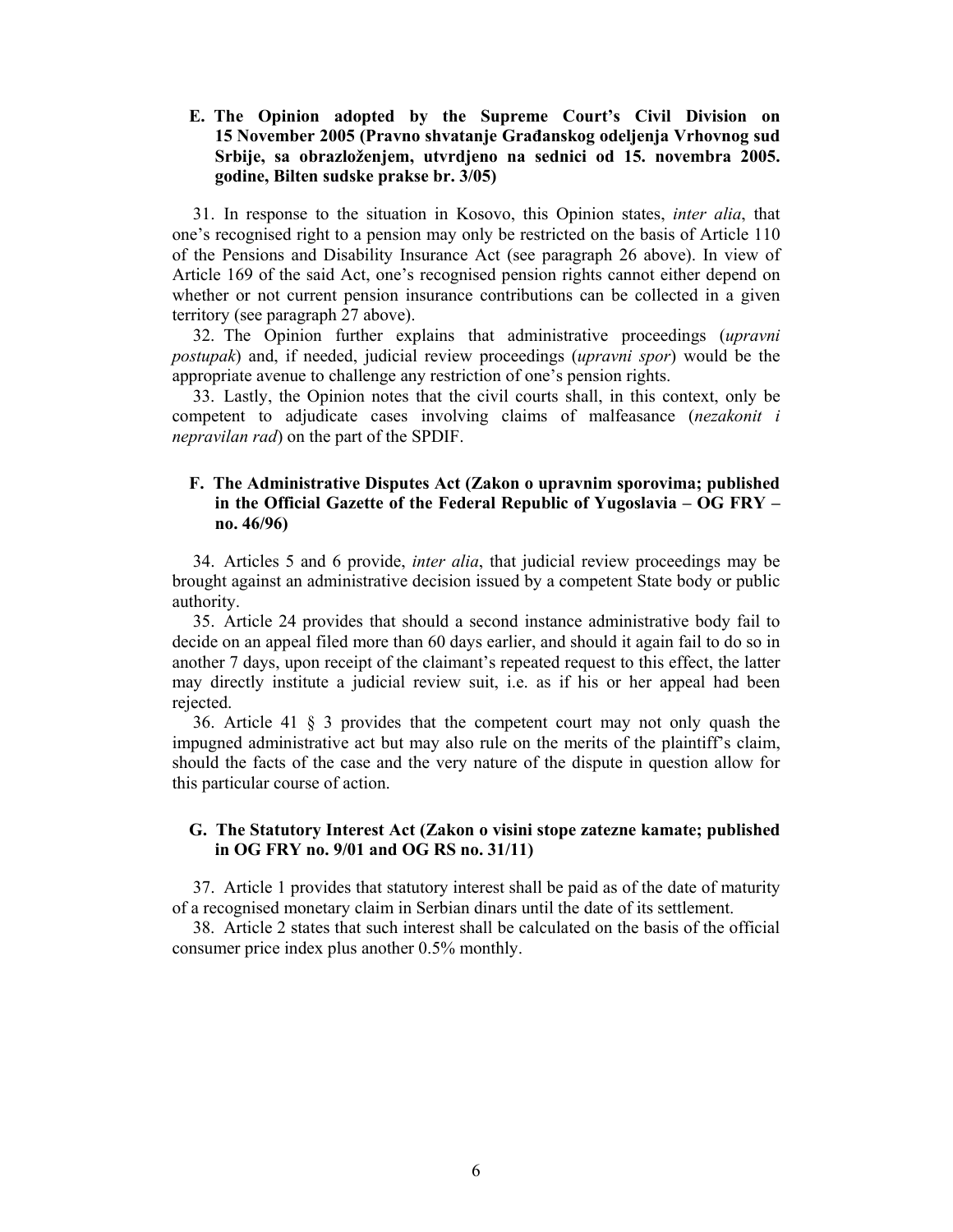### III. RELEVANT LAW IN KOSOVO

# **A. Regulation 2001/35 on pensions in Kosovo and Regulation 2005/20 amending Regulation 2001/35, both regulations having been adopted by the United Nations Interim Administration Mission in Kosovo**

39. These regulations provide for a separate pension system whereby, *inter alia*, all persons "habitually residing" in Kosovo, aged 65 or above, shall have the right to a "basic pension".

# **B. The Amendments and Additions Act to Regulations 2001/35 and 2005/20 adopted by the Kosovan Assembly**

40. On 13 June 2008 the Kosovan Assembly adopted this Act which, essentially, endorsed the pension system as set up by the two Regulations cited above but transferred the functional competencies from the United Nations Interim Administration Mission in Kosovo to the Kosovan authorities.

### THE LAW

### I. ALLEGED VIOLATION OF ARTICLE 1 OF PROTOCOL NO. 1

41. The applicants did not rely on a specific provision of the Convention or of any of the Protocols thereto. In substance, however, they complained about not being paid their disability pensions for more than a decade.

42. It being the "master of the characterisation" to be given in law to the facts of any case before it (see *Akdeniz v. Turkey*, no. 25165/94, § 88, 31 May 2005), the Court considers that these complaints fall to be examined under Article 1 of Protocol No. 1 to the Convention, which provision reads as follows:

"Every natural or legal person is entitled to the peaceful enjoyment of his possessions. No one shall be deprived of his possessions except in the public interest and subject to the conditions provided for by law and by the general principles of international law.

The preceding provisions shall not, however, in any way impair the right of a State to enforce such laws as it deems necessary to control the use of property in accordance with the general interest or to secure the payment of taxes or other contributions or penalties."

### **A. Admissibility**

#### *1. The parties' arguments*

43. The Government maintained that the applicants had failed to exhaust all effective domestic remedies.

44. In particular, they had not lodged an appeal against the SPDIF's decision of 3 April 2008 nor, for that matter, subsequently requested a re-opening of the proceedings in accordance with Article 104 of the Pensions and Disability Insurance Act (see paragraphs 15 and 25 above).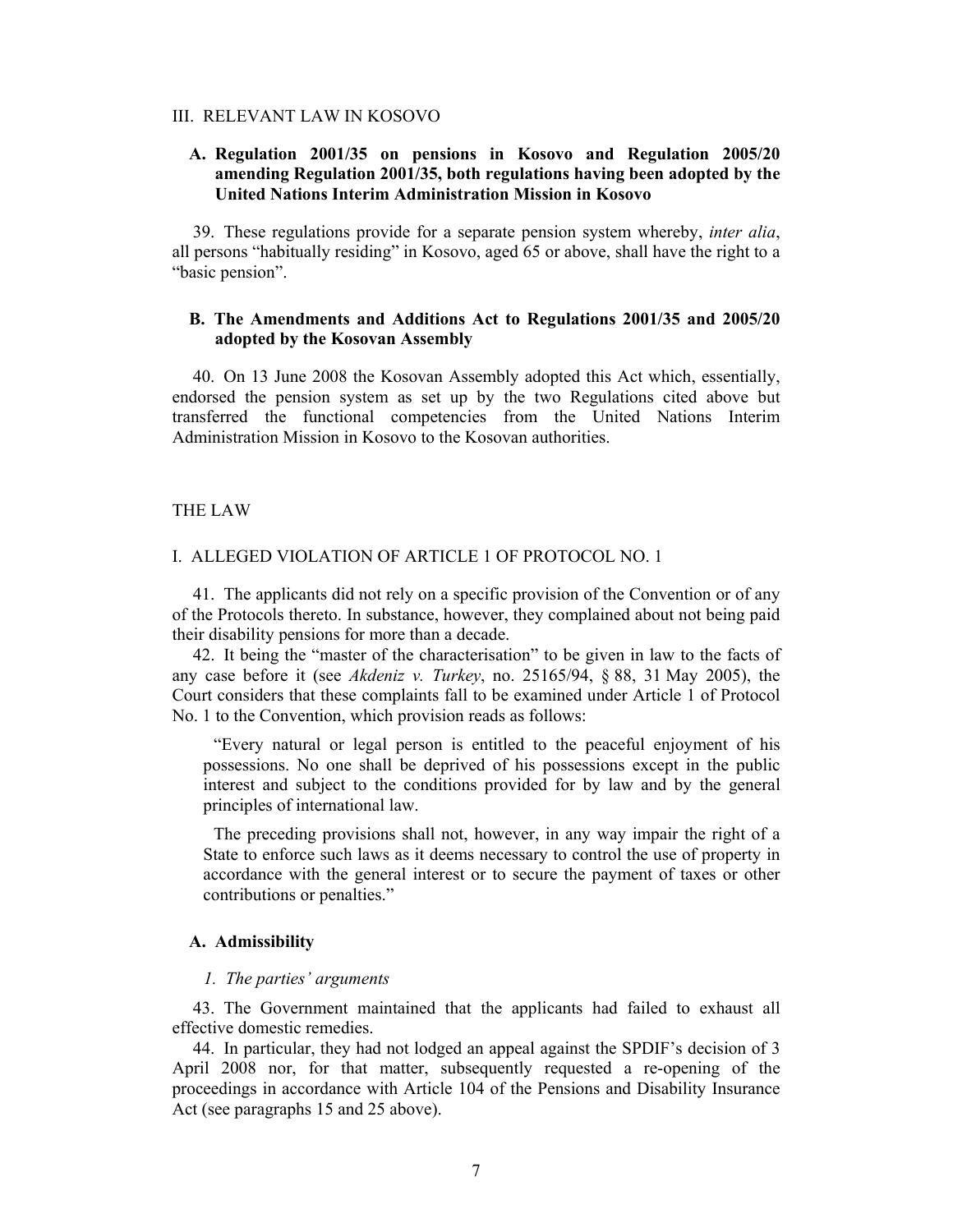45. As regards the judicial review proceedings (see paragraphs 34-36 above), the Government noted that it was impossible for the courts to rule on the merits of pension claims such as the applicants'. The reason for this was the destroyed or missing documentation, lack of co-operation between the competent institutions in Kosovo and in Serbia, frequent abuse of pension rights, and the need to have the entire problem resolved through negotiations. In most cases the courts thus refused even to quash the impugned decisions adopted by the SPDIF, essentially endorsing the reasoning contained in the Opinions of the two ministries of 7 March 2003 and 18 June 2004 (see paragraph 29 above). To this effect the Government provided copies of more than a dozen court decisions rendered throughout the country.

46. The applicants maintained that they had complied with the exhaustion requirement. Specifically, they had filed an appeal against the SPDIF's decision of 3 April 2008 (see paragraph 16 above). However, a request for the re-opening of the administrative proceedings, or indeed a judicial review action, would have been clearly ineffective. The applicants, lastly, expressed doubts as regards the alleged destruction of the pension-related documentation in question since, for example, many persons from the northern part of Kosovska Mitrovica, a town in which they lived until 2005, have continued receiving their pensions.

### *2. The Court's assessment*

47. The Court reiterates that the rule of exhaustion of domestic remedies referred to in Article 35  $\S$  1 of the Convention requires applicants first to use the remedies provided by the national legal system, thus dispensing States from answering before the Court for their acts before they have had an opportunity to put matters right through their own legal system. The rule is based on the assumption that the domestic system provides an effective remedy in respect of the alleged breach. The burden of proof is on the Government claiming non-exhaustion to satisfy the Court that an effective remedy was available in theory and in practice at the relevant time; that is to say, that the remedy was accessible, capable of providing redress in respect of the applicant's complaints and offered reasonable prospects of success. However, once this burden of proof has been satisfied it falls to the applicant to establish that the remedy advanced by the Government was in fact exhausted or was for some reason inadequate and ineffective in the particular circumstances of the case or that there existed special circumstances absolving him or her from the requirement (see *Mirazović v. Bosnia and Herzegovina* (dec.), no. 13628/03, 6 May 2006).

48. The exhaustion rule is also inapplicable where an administrative practice consisting of a repetition of acts incompatible with the Convention and official tolerance by the State authorities has been shown to exist, and is of such a nature as to make proceedings futile or ineffective (*Aksoy v. Turkey*, 18 December 1996, § 52, *Reports of Judgments and Decisions* 1996-VI).

49. The Court has recognised that Article 35 § 1 (formerly Article 26) must be applied with some degree of flexibility and without excessive formalism (see, for example, *Cardot v. France*, judgment of 19 March 1991, § 34, Series A no. 200). The rule of exhaustion is neither absolute nor capable of being applied automatically; in reviewing whether it has been observed it is essential to have regard to the particular circumstances of each individual case (see, for example, *Van Oosterwijk v. Belgium*, judgment of 6 November 1980, § 35, Series A no. 40). This means, amongst other things, that it must take realistic account not only of the existence of formal remedies in the legal system of the Contracting Party concerned but also of the general context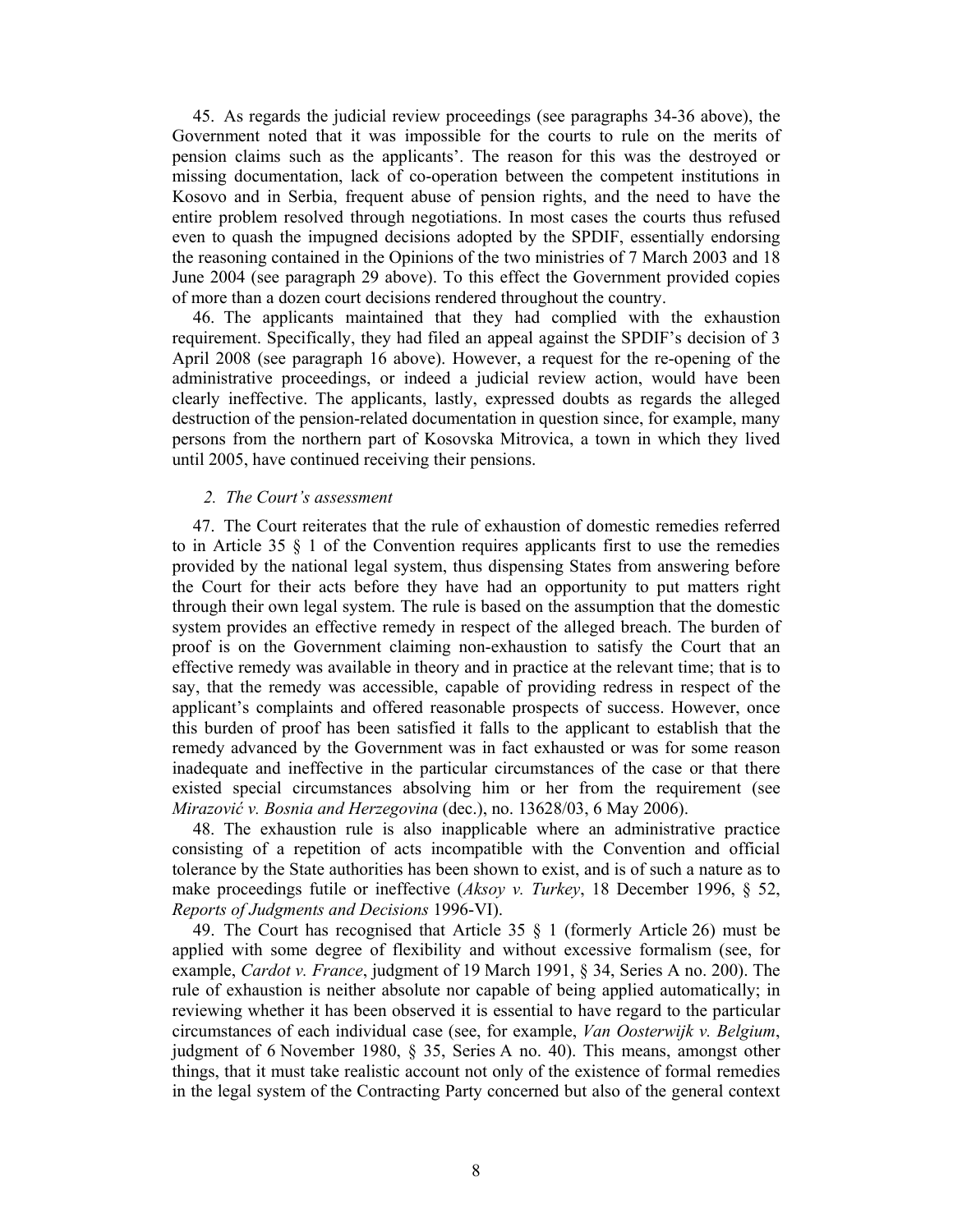in which they operate as well as the personal circumstances of the applicants (see *Akdivar and Others v. Turkey* [GC], 16 September 1996, § 69, Reports 1996-IV).

50. Turning to the present case, the Court notes that the SPDIF has unequivocally expressed its view that the payment of pensions to all persons in a situation such as the applicants' should be suspended (see paragraph 13 above). It did so on the basis of the Opinion of the Ministry for Social Affairs of 7 March 2003, which Opinion was itself reaffirmed by the subsequent Opinion of the Ministry for Labour, Employment and Social Policy of 18 June 2004 (see paragraphs 13 and 29 above). Both of these Opinions stated, *inter alia*, that the pension system in Serbia was based on the concept of "ongoing financing". This meant that since the Serbian authorities have been unable to collect any pension insurance contributions in Kosovo as of 1999, persons who had already been granted SPDIF pensions in Kosovo also could not continue receiving them. The Court therefore considers that no administrative remedy within the competence of the SPDIF at various levels, be it an appeal or a request for the reopening of proceedings, or, indeed, any other remedy addressed to the said ministries, could be deemed effective in the specific circumstances of the present case. It is irrelevant, in this context, that a number of persons in the applicants' situation would appear to have continued receiving their SPDIF pensions, given that this seems to have occurred on a non-transparent basis.

51. As regards the judicial review procedure, the Government themselves conceded that it was "impossible" for the Serbian judiciary to rule on the merits of pension claims such as the applicants'. The courts instead, for the most part, upheld the impugned administrative decisions, accepting the reasoning contained in the above-mentioned Opinions (see paragraphs 45 and 29 above, in that order). Again, in such very specific circumstances, the applicants could not have been expected to make use of yet another avenue of, at best, theoretical redress.

52. In view of the above, as well as this Court's cited case-law, the Government's objection as regards the non-exhaustion of effective domestic remedies must be rejected.

53. The Court notes that the complaints in question are not manifestly ill-founded within the meaning of Article 35  $\S$  3 (a) of the Convention. It further notes that they are not inadmissible on any other grounds. They must therefore be declared admissible.

### **B. Merits**

*1. The parties' arguments* 

### **(a) The applicants' arguments**

54. The applicants reaffirmed their complaints.

55. In so doing, they maintained that the respondent State was clearly unwilling to resume payment of their pensions. The SPDIF's decision of 3 April 2008 to suspend the payment thereof simply ignored the District Court's ruling of 11 July 2006 (see paragraphs 15 and 12 in that order).

56. The pension entitlements in question were acquired rights (*stečena prava*) and could not be lawfully revoked or suspended except in cases provided for by the Pensions and Disability Insurance Act (see paragraph 26 above). The Kosovo conflict was of no relevance in this respect. In any event, many persons residing in Kosovo continued receiving their pensions, mostly Serbs but also a number of others, including Bosniaks.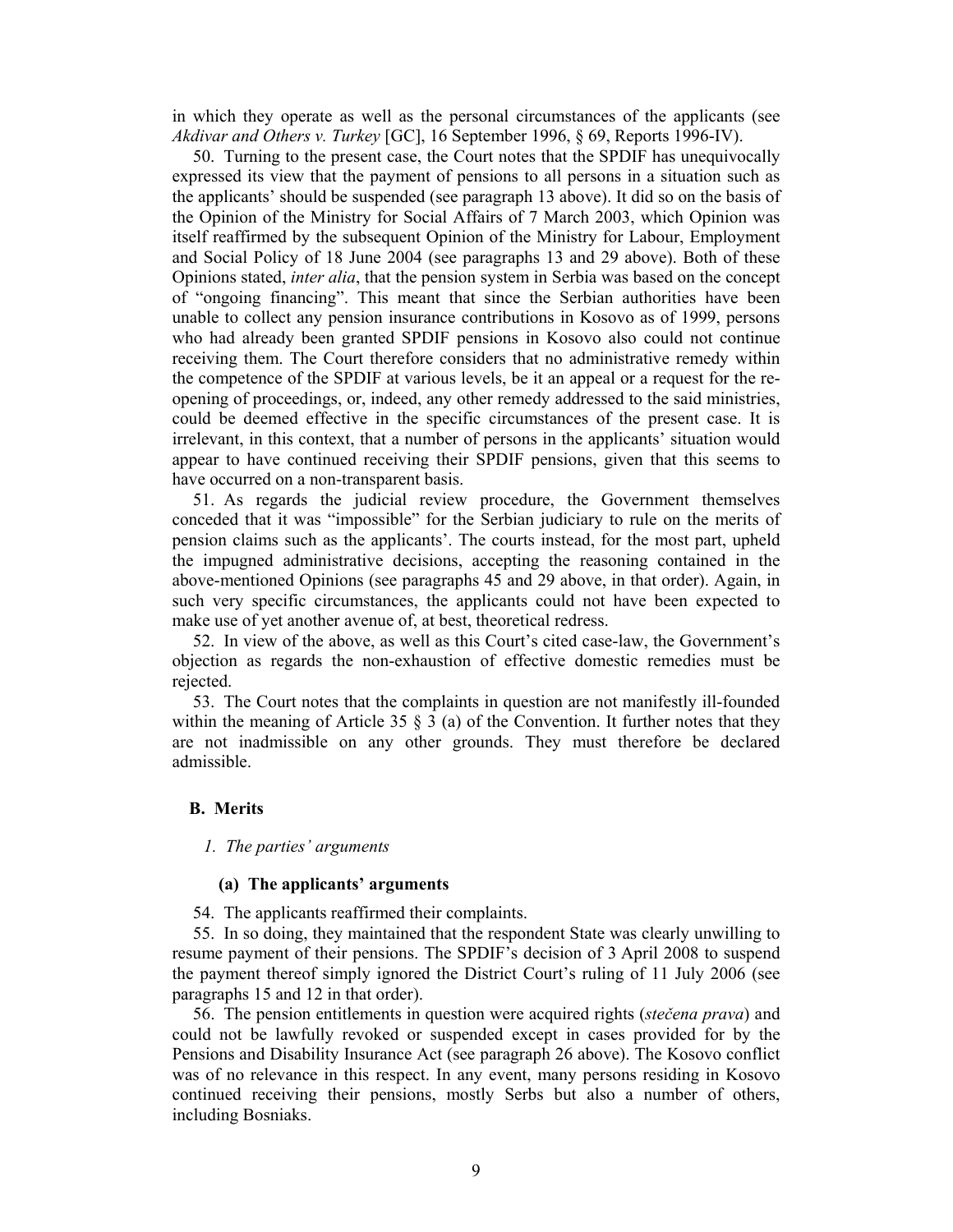57. The notion that current pensions are only being paid from ongoing pensions' insurance contributions is without merit, because if this were indeed the case, and given the number of companies which have been unable to pay these contributions throughout Serbia, hardly any pensions could have been paid.

58. The applicants have never sought or been granted pensions by the Kosovo institutions, and the impugned suspension of their pensions can no longer be described as temporary, since more than ten years have elapsed in the meantime. Many persons in the applicants' situation have already died without this issue having been resolved.

59. Despite their house having been destroyed, the applicants lived in Kosovska Mitrovica until May 2005. During this period they stayed with their relatives. In May 2005 they moved to Novi Pazar in Serbia proper and formally registered their residence in this town.

60. The applicants were told by the Social Care Centre in Novi Pazar that they were not entitled to receive any social assistance, "being recipients of disability pensions", which is why they never filed a formal request to this effect. The applicants could not have survived all these years without the financial support of their children.

61. The applicants addressed the SPDIF repeatedly, in writing and in person, but to no avail. Irrespective of various political considerations, the applicants insisted that they were entitled to their pensions.

### **(b) The Governments arguments**

62. The Government noted that as of 1992 a new pensions and disability insurance system had been put in place. From the outset, however, it encountered major funding issues, which frequently caused delayed payment of pensions throughout the country. Some of the reasons for this situation included armed conflict in the territory of the former Socialist Federal Republic of Yugoslavia, ongoing political crisis, economic sanctions imposed on Serbia and the overall weakness of the Serbian economy, as well as the increased number of pensioners combined with fewer employees paying their contributions into the system.

63. As a result of the North Atlantic Treaty Organisation's (hereinafter "NATO") intervention in Serbia, in 1999, specifically the aerial bombings and the developments thereafter, most relevant documentation concerning the entitled pensioners in Kosovo was either destroyed or seized by others, and was thus no longer available to the SPDIF.

64. In June 1999 Kosovo was placed under international administration, and the Serbian pensions system ceased to operate in the territory.

65. The current Serbian pension system is based on the principle of "pay as you go", whereby pensions are funded through current pension insurance contributions, whilst as of 2001 a separate pension system, based on a different approach, has been set up in Kosovo (see paragraphs 39 and 40 above). According to information compiled by the Kosovan authorities, as of November 2008 there were 137,792 persons receiving such pensions.

66. As of 1999 persons employed in Kosovo had ceased paying their insurance contributions to the SPDIF. There has never been any co-ordination between the two pension systems. In a situation of this sort, the Serbian authorities essentially had no choice but to suspend the payment of pensions in the province. They did so by adopting Opinions to this effect (see paragraph 29 above). Serbia, however, never adopted legislation aimed at discriminating against any particular ethnic group. The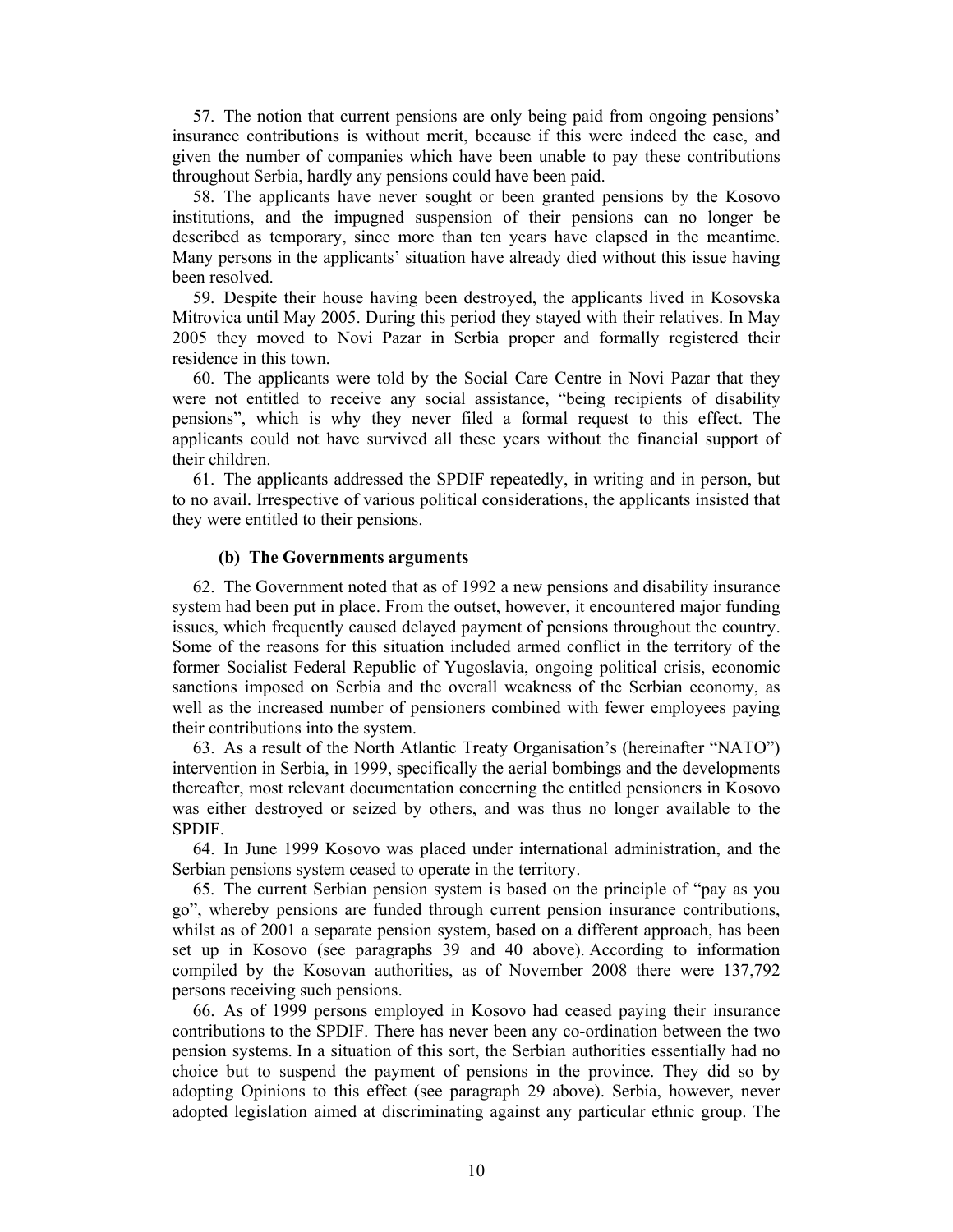Government further provided the Court with an indicative list of 32 persons of non-Serbian ethnic origin who continued receiving the SPDIF pension in question. They also noted that there were many others, but that such statistics would be difficult to produce since they were never collected and classified on the basis of ethnicity.

67. The SPDIF continued paying pensions to internally displaced persons from Kosovo, as well as, exceptionally, to those still living in Kosovo but where the local branches of the SPDIF were still operational, and where possibilities for abuse were excluded (the pensioners identity, status and residence being verifiable). The latter is all the more significant in view of the amounts in question. For example, in 2009 the respondent State spent 40% of its budget on pensions and other social benefits. The payment of pensions to persons whose residence was dubious, however, and who had not registered with the SPDIF prior to the establishment of the parallel pensions system in Kosovo could not be resumed. Clearly, it would have been unacceptable for certain persons to be receiving two pensions on the same basis.

68. The applicants maintained that they had remained in Kosovo following the NATO intervention until 2005 when they moved to Novi Pazar. It is, however, unclear where exactly they lived during this period. Following the communication of the present application to the Government, and upon the Agent's own initiative, the Serbian police provided information to the effect that the applicants only occasionally lived at their address in Novi Pazar. At the time of verification they were in the former Yugoslav Republic of Macedonia, for medical reasons, and had authorised Ms Z.F. to receive their mail in Novi Pazar.

69. The Government strongly suspect that the applicants are receiving a pension from the competent international institutions in Kosovo. They tried to verify this by contacting these institutions, but to no avail. An argument to this effect is that the applicants only asked for the resumption of payment of their pensions in 2003, even though they claim to have lived in the northern part of Kosovska Mitrovica where there was a functioning branch of the SPDIF. It is strange that they waited for almost four years following the suspension to do so. The applicants also never sought any other social assistance until the resolution of their case. The Government provided a copy of the certificate issued by the Novi Pazar Social Care Centre to this effect. There were likewise serious abuse issues concerning the submission of false information as regards the residence of numerous pensioners, particularly those claiming to be residents of Novi Pazar. In this respect the Government submitted a memorandum produced by the SPDIF, stating that many such persons had initially registered their residence in Novi Pazar but had then returned to live in Kosovo, having authorised others to continue receiving their correspondence in Novi Pazar.

70. In any event, the subject matter of the present application is a political issue which requires a political solution, through negotiations. It cannot be resolved unilaterally by Serbia. The Agent had informed all competent Government bodies about the importance of dealing with the situation urgently. On 19 May 2010, *inter alia*, the Minister of Finance endorsed the general approach of the SPDIF to the matter, but personally committed herself to organising a meeting with the Government bodies concerned immediately following the conclusion of discussions with the International Monetary Fund.

71. The Government noted that the total amount of the respondent State's potential debt involving situations such as the applicants' would be very high indeed, and would significantly undermine the country's financial stability. To this effect the Government referred to official data provided by the SPDIF indicating that the sum in question had been estimated at 1,008,358,614 Euros ("EUR"), whilst the Ministry of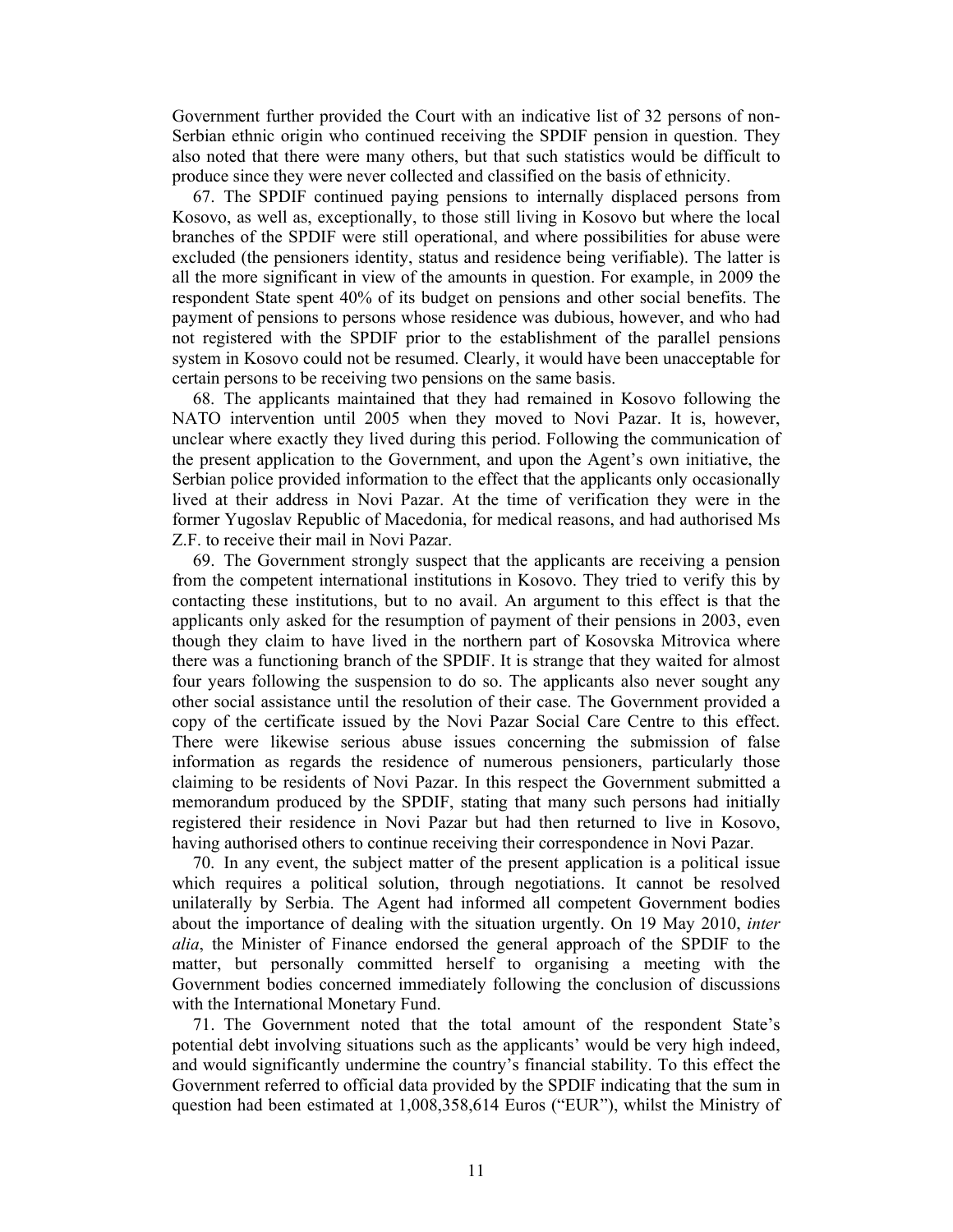Finance had itself set this sum at EUR 1,050,468,312, i.e. less than 10% of the total foreign currency reserves of Serbia.

### *2. The Court's assessment*

72. The principles which apply generally in cases under Article 1 of Protocol No. 1 are equally relevant when it comes to pensions (see *Andrejeva v. Latvia* [GC], no. 55707/00, § 77, 18 February 2009, and, more recently, *Stummer v. Austria* [GC], no.  $37452/02$ , § 82, 7 July 2011). Thus, that provision does not guarantee the right to acquire property (see, among other authorities, *Van der Mussele v. Belgium*, 23 November 1983, § 48, Series A no. 70; *Slivenko v. Latvia* (dec.) [GC], no. 48321/99, § 121, ECHR 2002-II; and *Kopecký v. Slovakia* [GC], no. 44912/98, § 35 (b), ECHR 2004-IX). Nor does it guarantee, as such, any right to a pension of a particular amount (see, among other authorities, *Müller v. Austria*, no. 5849/72, Commission's report of 1 October 1975, Decisions and Reports (DR) 3, p. 25; *T. v. Sweden*, no. 10671/83, Commission decision of 4 March 1985, DR 42, p. 229; *Janković v. Croatia* (dec.), no. 43440/98, ECHR 2000-X; *Kuna v. Germany* (dec.), no. 52449/99, ECHR 2001-V (extracts); *Lenz v. Germany* (dec.), no. 40862/98, ECHR 2001-X; *Kjartan Ásmundsson v. Iceland*, no. 60669/00, § 39, ECHR 2004-IX; *Apostolakis v. Greece*, no. 39574/07, § 36, 22 October 2009; *Wieczorek v. Poland*, no. 18176/05, § 57, 8 December 2009; *Poulain v. France* (dec.), no. 52273/08, 8 February 2011; and *Maggio and Others v. Italy*, nos. 46286/09, 52851/08, 53727/08, 54486/08 and 56001/08, § 55, 31 May 2011). However, where a Contracting State has in force legislation providing for the payment as of right of a pension – whether or not conditional on the prior payment of contributions – that legislation has to be regarded as generating a proprietary interest falling within the ambit of Article 1 of Protocol No. 1 for persons satisfying its requirements (see *Carson and Others v. the United Kingdom* [GC], no. 42184/05, § 64, ECHR 2010-...). The reduction or the discontinuance of a pension may therefore constitute an interference with peaceful enjoyment of possessions that needs to be justified (see *Kjartan Ásmundsson*, cited above, § 40; *Rasmussen v. Poland*, no. 38886/05, § 71, 28 April 2009; and *Wieczorek*, cited above, § 57).

73. The first and most important requirement of Article 1 of Protocol No. 1 is that any interference by a public authority with the peaceful enjoyment of possessions should be lawful (see *The Former King of Greece and Others v. Greece* [GC], no. 25701/94, §§ 79 and 82, ECHR 2000-XII) and that it should pursue a legitimate aim "in the public interest".

74. As regards lawfulness, it requires in the first place the existence of and compliance with adequately accessible and sufficiently precise domestic legal provisions (see, amongst other authorities, the *Malone* judgment of 2 August 1984, §§ 66-68, Series A no. 82; and *Lithgow and Others v. the United Kingdom*, 8 July 1986, § 110, Series A no. 102).

75. According to the Court's case-law, the national authorities, because of their direct knowledge of their society and its needs, are in principle better placed than the international judge to decide what is "in the public interest". Under the Convention system, it is thus for those authorities to make the initial assessment as to the existence of a problem of public concern warranting measures interfering with the peaceful enjoyment of possessions. Moreover, the notion of "public interest" is necessarily extensive. In particular, the decision to enact laws concerning pensions or welfare benefits involves consideration of various economic and social issues. The Court accepts that in the area of social legislation including in the area of pensions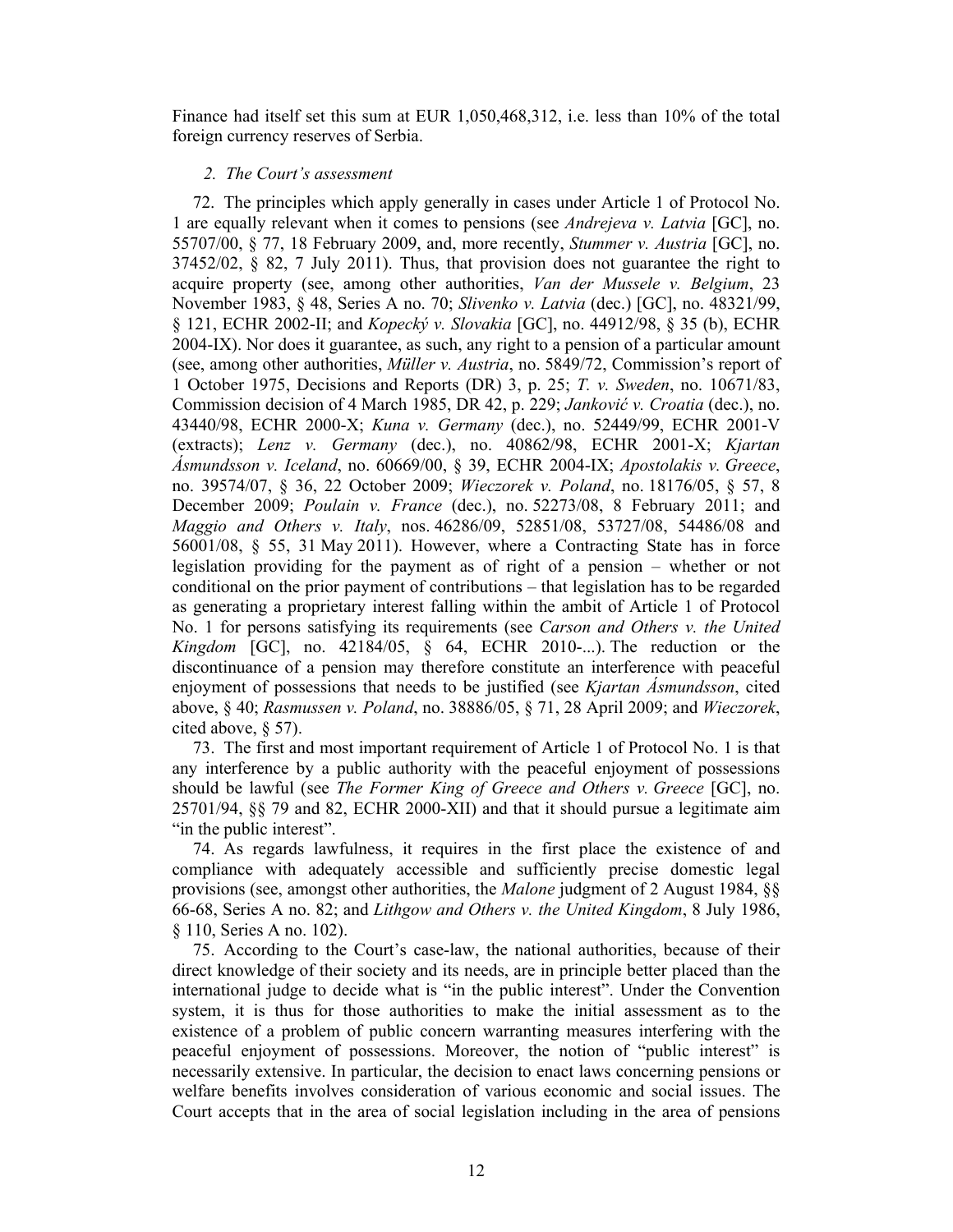States enjoy a wide margin of appreciation, which in the interests of social justice and economic well-being may legitimately lead them to adjust, cap or even reduce the amount of pensions normally payable to the qualifying population. However, any such measures must be implemented in a non-discriminatory manner and comply with the requirements of proportionality. Therefore, the margin of appreciation available to the legislature in the choice of policies should be a wide one, and its judgment as to what is "in the public interest" should be respected unless that judgment is manifestly without reasonable foundation (see, for example, *Carson and Others v. the United Kingdom* [GC], cited above, § 61; *Andrejeva v. Latvia* [GC], cited above, § 83; as well as *Moskal v. Poland*, no. 10373/05, § 61, 15 September 2009).

76. Any interference must also be reasonably proportionate to the aim sought to be realised. In other words, a "fair balance" must be struck between the demands of the general interest of the community and the requirements of the protection of the individual's fundamental rights. The requisite balance will not be found if the person or persons concerned have had to bear an individual and excessive burden (see *James and Others v. the United Kingdom*, 21 February 1986, § 50, Series A no. 98; and *Wieczorek*, cited above, §§ 59-60, with further references). Of course, the issue of whether a fair balance has indeed been struck becomes relevant only if and when it has been established that the interference in question has satisfied the aforementioned requirement of lawfulness and was not arbitrary (see *Iatridis v. Greece* [GC], no. 31107/96, § 58, ECHR 1999-II).

77. Turning to the present case, the Court considers that the applicants' existing pension entitlements constituted a possession within the meaning of Article 1 of Protocol No. 1 to the Convention. Further, the SPDIF's suspension of payment of the pensions in question clearly amounted to an interference with the peaceful enjoyment of their possessions.

78. As regards the requirement of lawfulness, the Court notes that Article 110 of the Pensions and Disability Insurance Act states that ones' pension and disability rights shall only be terminated if it transpires that one no longer meets the original statutory requirements, a ground patently inapplicable to the applicants. There is also no reference to a possible indefinite suspension of pensions in this provision, and the recalculation of pensions referred to concerns very specific circumstances which are likewise not relevant to the present case (see paragraph 26 above).

79. It is further noted that the impugned suspensions were instead based on the Opinions of the Ministry for Social Affairs and the Ministry for Labour, Employment and Social Policy of 7 March 2003 and 18 June 2004, respectively, wherein it was stated, *inter alia*, that the pension system in Serbia was based on the concept of "ongoing financing". According to these Opinions, for which there is no evidence that they have ever been published in the Official Gazette of the Republic of Serbia, since the Serbian authorities have been unable to collect any pension insurance contributions in Kosovo as of 1999, persons who had already been granted SPDIF pensions in Kosovo also could not expect, for the time being, to continue receiving them. The Government themselves accepted that the suspension of the applicants' pensions has been based on the said Opinions (see paragraph 66 above).

80. At the same time, however, the Constitutional Court, in its decisions of 2006 and 2009, held that such Opinions do not amount to legislation, and are instead merely meant to facilitate the implementation thereof, whilst the Supreme Court, in its Opinion of 15 November 2005, concerning the situation in Kosovo, specifically noted that one's recognised right to a pension may only be restricted on the basis of Article 110 of the Pensions and Disability Insurance Act. Further, in view of Article 169 of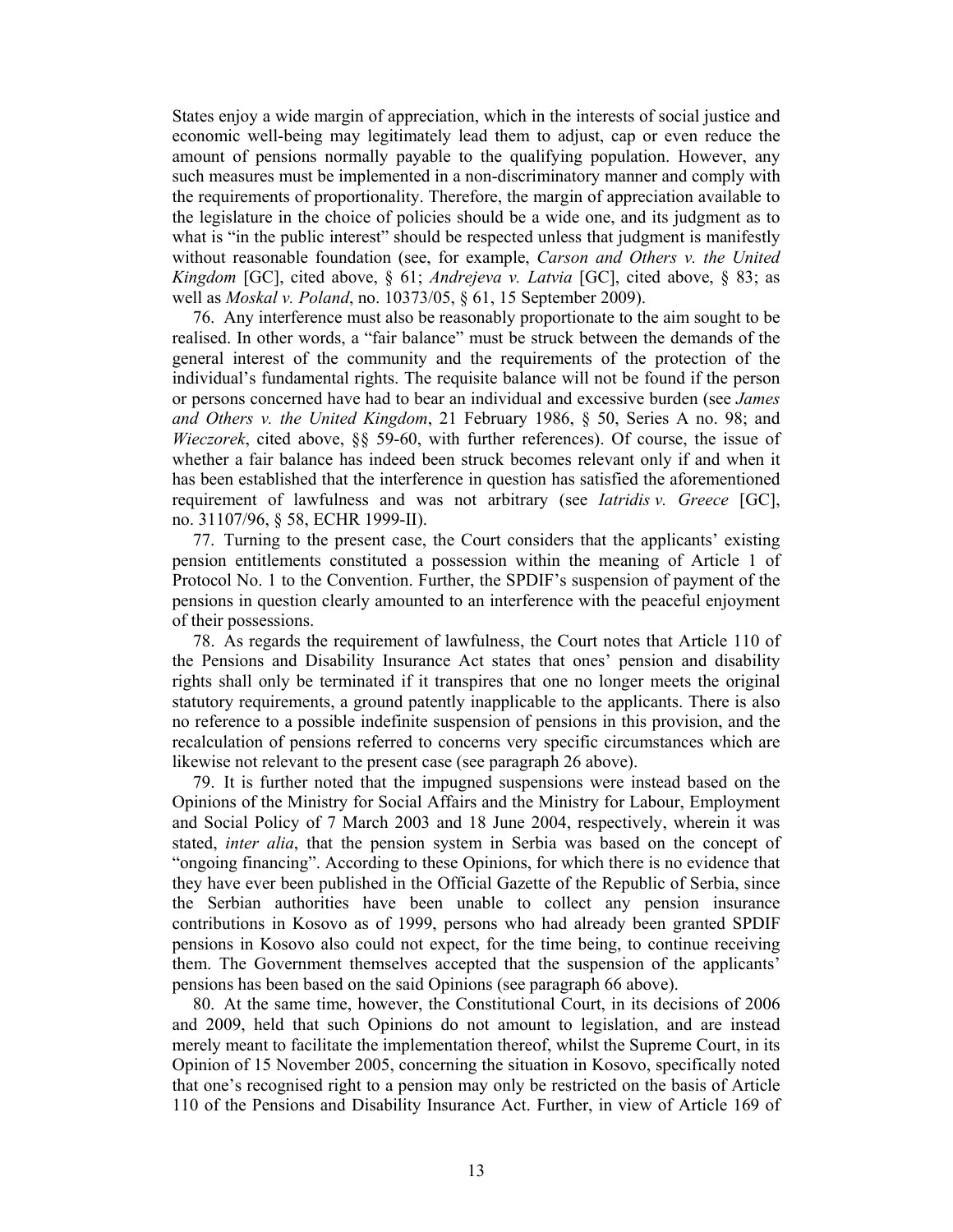the said Act, recognised pension rights could not depend on whether or not current pension insurance contributions can be collected in a given territory (see paragraphs 30 and 31 above).

81. In such circumstances, the Court cannot but conclude that the interference with the applicants' "possessions" was not in accordance with the relevant domestic law, which conclusion makes it unnecessary for it to ascertain whether a fair balance has been struck between the demands of the general interest of the community on the one hand, and the requirements of the protection of the individual's fundamental rights on the other (see *Iatridis v. Greece* [GC], cited above, § 58), the seriousness of the alleged financial implications for the respondent State notwithstanding.

82. The Court further notes that there is no evidence that the applicants were recipients of the so-called "Kosovo pensions", and that, in any event, they are both under 65 years of age, which would make them formally ineligible even to apply for such pensions (see paragraphs 39 and 40 above). The Government's reference to the applicants' place of residence and the missing documentation in general also seem irrelevant since the payment of their pensions was not suspended on those bases. In any event, the applicants would appear to have provided the SPDIF with the documents in question (see paragraph 17 above), even though they had lived in Kosovska Mitrovica at the relevant time, a town where according to the Government themselves there was a functioning branch of the SPDIF (see paragraph 69 above). The applicants cannot, lastly, be reasonably expected to spend all of their time living at their officially registered address in Novi Pazar, particularly given their need for medical treatment (see paragraph 68 above).

83. There has, accordingly, been a violation of Article 1 of Protocol No. 1.

### II. ALLEGED VIOLATION OF ARTICLE 14 OF THE CONVENTION

84. The applicants further complained about being discriminated against on the basis of their ethnic minority status.

85. The Court considers that the applicants' complaints fall to be examined under Article 14 of the Convention taken together with Article 1 of Protocol No. 1 thereto (see *Akdeniz v. Turkey*, cited above, § 88).

86. The former provision reads as follows:

"The enjoyment of the rights and freedoms set forth in [the] Convention shall be secured without discrimination on any ground such as sex, race, colour, language, religion, political or other opinion, national or social origin, association with a national minority, property, birth or other status."

87. In view of the relevant facts of the present case, as well as the parties' submissions, the Court finds that there is no evidence to indicate that the applicants have been discriminated against on the grounds of ethnicity (see in particular, paragraphs 20, 56 and 66 above).

88. It follows that their complaints are manifestly ill-founded and must be rejected in accordance with Article 35 §§ 3 (a) and 4 of the Convention.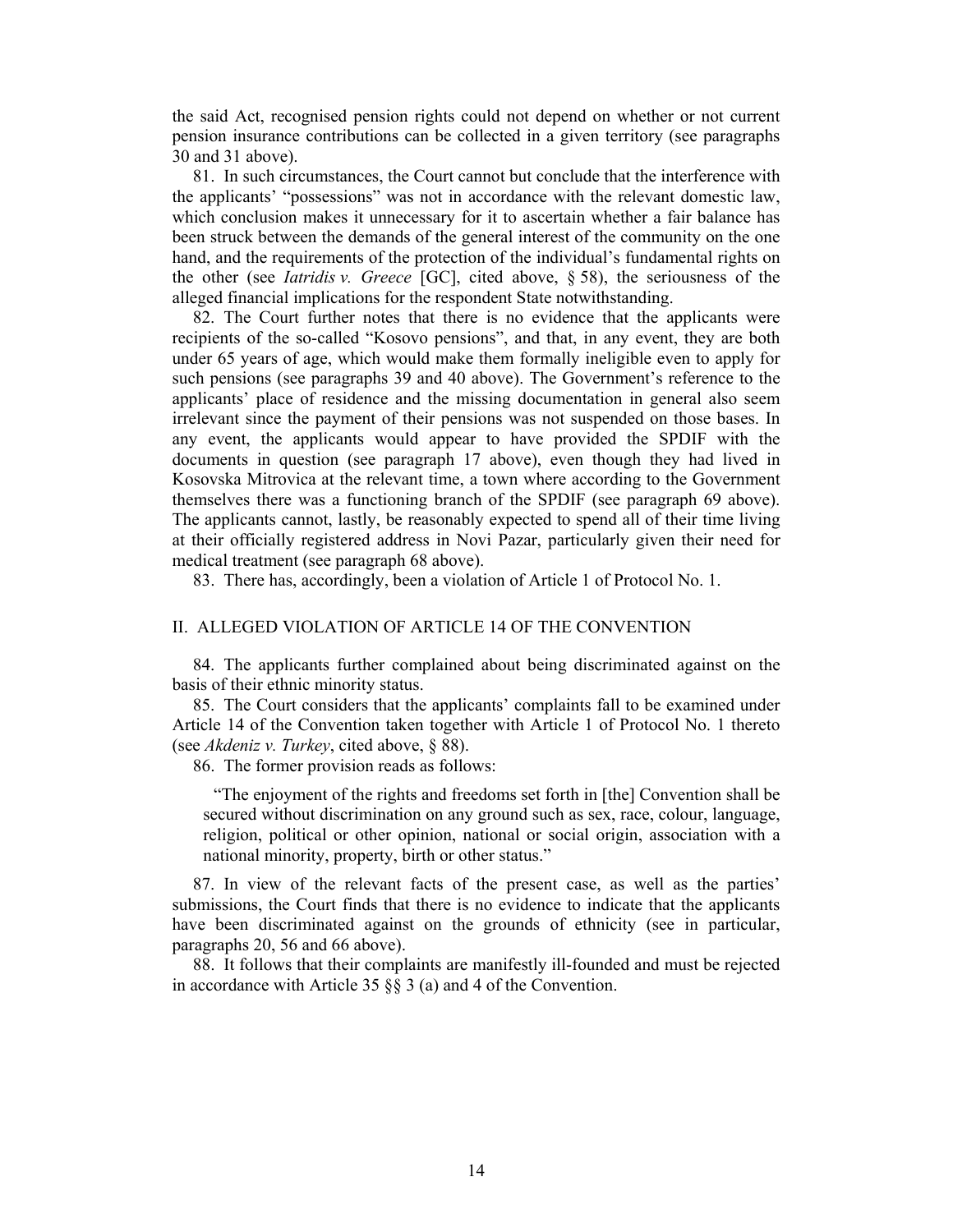### III. APPLICATION OF ARTICLE 41 OF THE CONVENTION

89. Article 41 of the Convention provides:

"If the Court finds that there has been a violation of the Convention or the Protocols thereto, and if the internal law of the High Contracting Party concerned allows only partial reparation to be made, the Court shall, if necessary, afford just satisfaction to the injured party."

### **A. Damage**

90. Each applicant claimed EUR 7,000 euros in respect of the non-pecuniary damage suffered. The applicants further requested, on account of pecuniary damages, the payment of their pensions due as of 9 June 1999 and 15 January 2000, respectively, plus statutory interest.

91. The Government contested these claims.

92. The Court considers that the applicants in the present case have certainly suffered some non-pecuniary damage, in respect of which it awards them the full amount sought, i.e. the sum of EUR 7,000 each. In addition, the respondent Government must pay the first and second applicants, on account of the pecuniary damage suffered, their pensions due as of 9 June 1999 and 15 January 2000, respectively (see paragraphs 9 and 11 above), together with statutory interest (see paragraphs 37 and 38 above).

### **B. Costs and expenses**

93. Each applicant also claimed EUR 600 for the travel expenses incurred domestically, plus EUR 1 for the postage costs per domestic written pleading, as well as EUR 5 for the postage costs per submission filed with this Court. The applicants further sought costs for their representation before the Court, but left it to the Court's discretion as to the exact amount.

94. The Government contested these claims.

95. According to the Court's case-law, an applicant is entitled to the reimbursement of costs and expenses only in so far as it has been shown that these have been actually and necessarily incurred and are reasonable as to their quantum. In the present case, regard being had to the documents in its possession and the above criteria, as well as the fact that the applicants have already been granted EUR 850 under the Council of Europe's legal aid scheme, the Court considers it reasonable to award them jointly the additional sum of EUR 3,000 covering costs under all heads.

### **C. Default interest**

96. The Court considers it appropriate that the default interest rate should be based on the marginal lending rate of the European Central Bank, to which should be added three percentage points.

### IV. APPLICATION OF ARTICLE 46 OF THE CONVENTION

97. Article 46 of the Convention provides: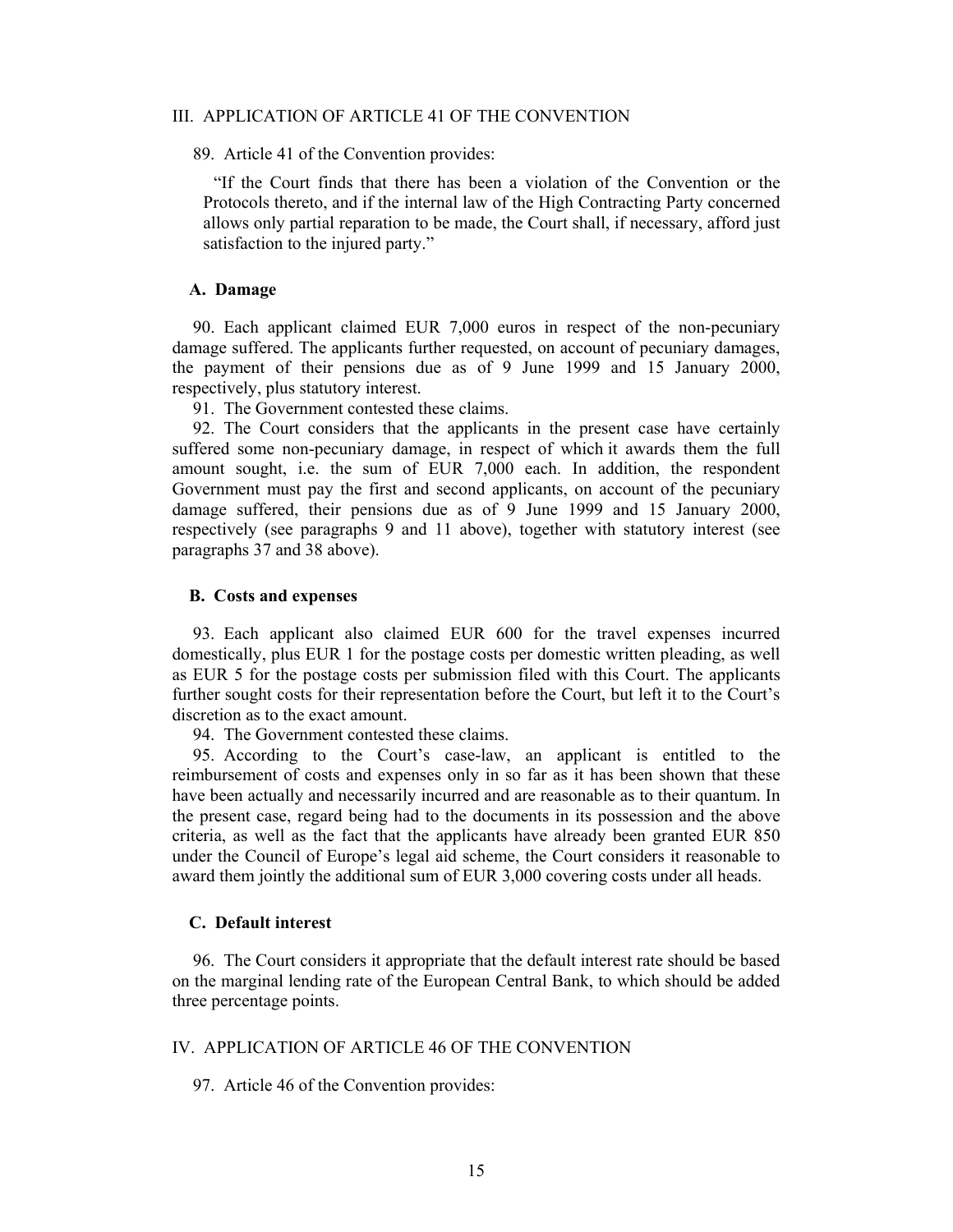"1. The High Contracting Parties undertake to abide by the final judgment of the Court in any case to which they are parties.

2. The final judgment of the Court shall be transmitted to the Committee of Ministers, which shall supervise its execution."

98. Given these provisions, it follows, *inter alia*, that a judgment in which the Court finds a breach imposes on the respondent State a legal obligation not just to pay those concerned any sums awarded by way of just satisfaction, but also to choose, subject to supervision by the Committee of Ministers, the general and/or, if appropriate, individual measures to be adopted in their domestic legal order to put an end to the violation found by the Court and to redress, in so far as possible, the effects thereof (see *Scozzari and Giunta v. Italy* [GC], nos. 39221/98 and 41963/98, § 249, ECHR 2000-VIII).

99. In view of the above, as well as the large number of potential applicants, the respondent Government must take all appropriate measures to ensure that the competent Serbian authorities implement the relevant laws in order to secure payment of the pensions and arrears in question. It is understood that certain reasonable and speedy factual and/or administrative verification procedures may be necessary in this regard.

### FOR THESE REASONS, THE COURT UNANIMOUSLY

- 1. *Declares* the complaints under Article 1 of Protocol No. 1 admissible and the remainder of the application inadmissible;
- 2. *Holds* that there has been a violation of Article 1 of Protocol No. 1;
- 3. *Holds*

(a) that the respondent State is to pay the applicants, within three months from the date on which the judgment becomes final in accordance with Article 44 § 2 of the Convention, the following amounts, to be converted into Serbian dinars at the rate applicable at the date of settlement:

(i) EUR 7,000 (seven thousand euros) to each applicant, plus any tax that may be chargeable, in respect of non-pecuniary damage;

(ii) EUR 3,000 (three thousand euros) to the applicants jointly, plus any tax that may be chargeable to them, in respect of costs and expenses;

(b) that from the expiry of the above-mentioned three months until settlement simple interest shall be payable on the amounts specified under (a) at a rate equal to the marginal lending rate of the European Central Bank during the default period plus three percentage points;

(c) that the respondent State shall pay the first and second applicants, on account of the pecuniary damage suffered, their pensions due as of 9 June 1999 and 15 January 2000, respectively, together with statutory interest, all within the said three months from the date on which the judgment becomes final in accordance with Article 44  $\S$  2 of the Convention.

(d) that the respondent Government must, within six months from the date on which the judgment becomes final in accordance with Article  $44 \& 2$  of the Convention, take all appropriate measures to ensure that the competent Serbian authorities implement the relevant laws in order to secure payment of the pensions